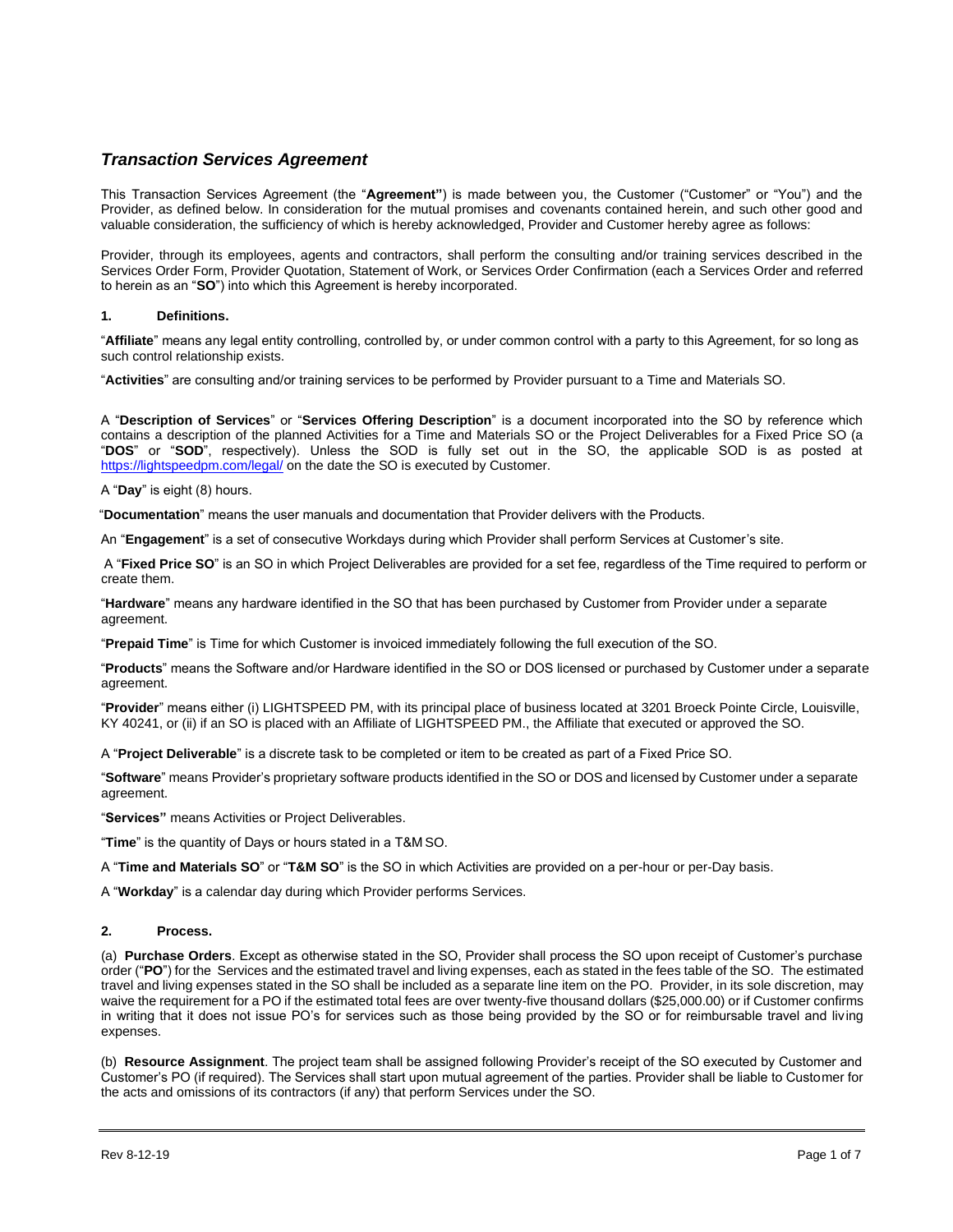(c) **Rescheduling**. Unless stated otherwise in the SO, if Customer cancels or reschedules an Engagement less than ten (10) days before it is scheduled to begin, it shall (a) for a T&M SO, pay Provider a cancellation fee equal to three (3) Days of Activities or forfeit three (3) Prepaid Days of Activities (as applicable) or (b) for a Fixed Price SO, pay Provider for three (3) Days at Provider's then standard rate per Day. In addition, Customer shall reimburse Provider for any non-refundable travel expenses Provider incurs as a result of the cancellation or rescheduling.

Customer agrees that, except for factors beyond its reasonable control or if the Services planned for an Engagement have been completed, it shall not cancel an Engagement once it has begun. If Customer cancels the Engagement under a T&M SO once it has begun, for reasons other than those stated in the preceding sentence, it shall pay Provider for the remaining Time in the Engagement or, if applicable, forfeit the applicable Prepaid Time.

(d) **Assumptions and Customer Obligations**. Customer agrees to sign weekly Time and Activity reports to confirm the performance of the Activities and, if training classes are being provided under the SO, sign the course evaluation forms prior to the departure of the on-site trainer. If the weekly Time and Activity reports are not signed by Customer within five (5) days of their delivery or Customer has not submitted a written request for adjustment, they shall be considered to be correct and accepted by Customer. In addition, Customer shall:

- Commit a technical resource, as may be required, to provide Provider with the assistance required to perform the Activities or complete the Project Deliverables.
- Provide Provider consultants with adequate and appropriate accommodations at Customer's site, as well as access to Customer's servers, systems and data, as may be required, to perform the Activities or complete the Project Deliverables.
- Provide project team members with suitable business expertise, technical expertise and decision-making authority to ensure efficient project progress.
- On request, provide the Provider project manager with applicable documentation of Customer's current business practices applicable to the Services to be performed under the SO.

(e) **Completion of Project Deliverables**. *This Section 2(e) applies only to Fixed Price SO's*. Following the completion and delivery of the Project Deliverable(s), Provider shall notify Customer in writing that the Project Deliverable(s) have been performed or created and delivered. During the ten (10) day period following the delivery of the Project Deliverable(s) to Customer (the "**Completion Acknowledgement Period**"), if Customer determines that the Project Deliverable(s) have not been completed in substantial conformance with their descriptions in the SO, it shall so notify Provider and describe each non-conformance ("Notice of Non-Conformance"). Upon Provider's receipt of a Notice of Non-Conformance, Provider shall re-perform or re-create the non-conforming Project Deliverables and a new Completion Acknowledgment Period will begin upon delivery of the revised Project Deliverables. If Customer does not provide a Notice of Non-Conformance before the day following the end of the Completion Acknowledgement Period, the Project Deliverables shall be deemed completed. Nothing in this Section 2(e) shall affect Customer's rights under the *Warranty* Section.

**3. Time.** A T&M SO will contain the Time that Provider has estimated in good faith to be required to perform the Activities described in the T&M SO ("**Estimated Time**"). Provider shall use commercially reasonable efforts to complete the Activities within the Estimated Time; however, Provider does not represent or warrant that it can or shall do so. Provider shall promptly notify Customer if it determines that more Time shall be required to complete the planned Activities and shall not perform Activities beyond the Time without an executed amendment to the T&M SO. Following Customer's email or equivalent approval, Provider may reallocate the Time stated in a T&M SO among the various resources stated in the fees table of the SO, provided such reallocation does not exceed the Estimated Time set forth therein. Activities shall use Prepaid Time, if any, before non-Prepaid Time.

## **4. Web Based Training**

(a) **The Courses**. Each Web-based training course (each, a **"WBT Course"**) must be started within twelve (12) months of the date it is purchased and completed within fourteen (14) days after it has been started. If the WBT Course is not started within twelve (12) months of the date it is purchased or is not completed within fourteen (14) days after it has been started, the right to take or complete the WBT Course will expire without right of refund. Each WBT Course may only be taken by one person.

(b) **Course Materials**. The materials provided during the WBT Course are Provider's Confidential Information (as defined in 8 below) and may not be copied, downloaded, "screen scraped", or otherwise duplicated without the express written consent of Provider.

(c) **Warranty.** In place of the warranty stated in the "*Warranty*" Section below, Provider warrants that each Course shall be presented in a technically correct manner and with professional diligence and skill. The foregoing warranty is valid during the WBT Course and for ten (10) days following the completion of the WBT Course (the **"WBT Warranty Period"**). All breaches of the foregoing warranty must be reported to Provider in writing during the WBT Warranty Period. Customer's exclusive remedy and Provider's sole obligation for any and all covered breaches of the foregoing warranty shall be for Provider, at its option, to allow Customer to apply the amount paid for the nonconforming WBT Course to another Course offered within nine (9) months of the nonconforming WBT Course or refund the fees paid for such WBT Course. For the purposes of this Section a "technically correct manner" means that the technical information provided during the WBT Course was substantially accurate and consistent with the applicable Documentation.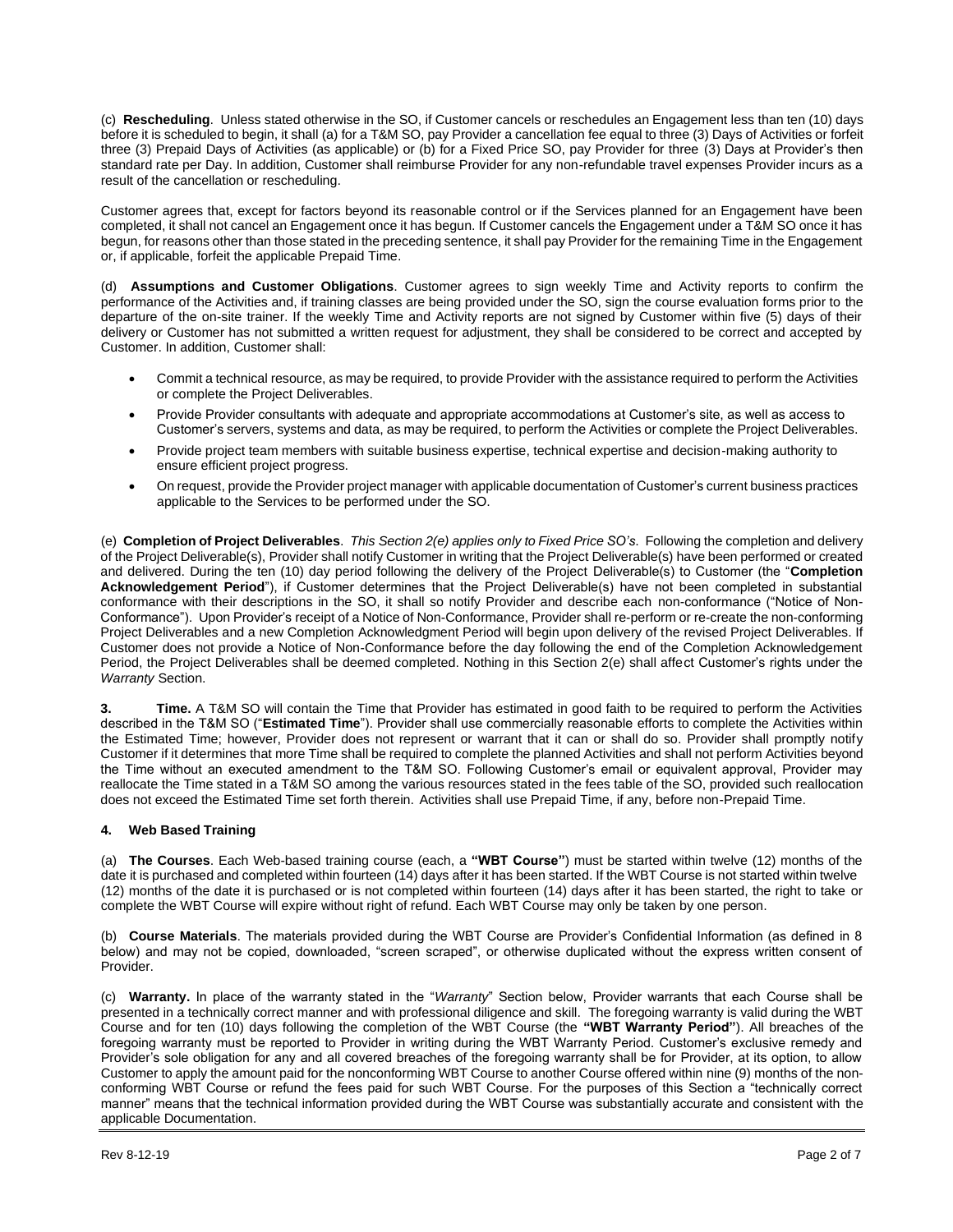## **5. Fees.**

(a) **Invoicing.** Unless stated otherwise in the SO, payment shall be made in full within thirty (30) days from the date of the applicable invoice. Any amounts payable by Customer that remain unpaid after the due date shall be subject to a late charge equal to one- and one-half percent (1.5%) of the invoice amount per month from the due date until such amount is paid, or the maximum rate permitted by law, if less. All applicable state and local taxes and travel and living expenses, if any, shall be billed as separate line items.

(b) **Expenses**. Unless the SO indicates that Travel Expenses are included in the rate or otherwise not chargeable, Customer agrees to reimburse Provider for the travel and living expenses reasonably incurred in the performance of each SO ("**Travel Expenses**"). Travel Expenses are estimated in the fees table of the SO and, unless stated otherwise in the SO, shall be subject to the following guidelines:

- Airline fares shall be coach or "Y" class fares; however, whenever possible, Provider shall purchase discounted airfares.
- Car rental shall be a midsize car or smaller. Mileage reimbursement for personal cars used, if any, shall not exceed the current Internal Revenue Service approved reimbursement per mile.
- Lodging shall be in standard hotel rooms, unless otherwise agreed to by Customer. Provider shall seek competitive lodging rates and shall attempt to take advantage of any special discounts, which may be negotiated by Customer at local hotels.
- Meals for Services performed in North America, including travel days, shall be billed at seventy five dollars (\$75.00) per day; no receipts for meals shall be provided.

Customer's execution of the SO that includes Travel Expenses shall be its written approval for Provider to incur and be reimbursed for Travel Expenses up to, but not exceeding, the amount of the estimated Travel Expenses in the SO. No Travel Expenses shall be charged for Time designated as "Remote" in the SO.

(c) **Dates Valid**. The prices in the SO are valid for Activities performed within one (1) year of the date of Customer's execution of the SO. Any Prepaid Days unused after twelve (12) months from the date of the full execution of the SO shall expire without the right of refund.

(d) **Normal Business Hours, Weekends, and Holidays.** Unless otherwise agreed by the parties, Services shall be performed Monday through Friday 7:00 a.m. to 8:00 p.m. local time ("**Normal Business Hours**"), excluding weekends and holidays. Under a T&M SO, a Workday is eight (8) hours and equivalent to a Day; however, upon mutual agreement by the parties, Provider may work more than eight (8) hours in a Workday and may work four (4) ten-hour Workdays in a calendar week. For billing purposes under a T&M SO, a Workday on which Provider works ten (10) hours is equal to one and one quarter (1.25) Days; a week in which Provider works four (4) ten-hour Workdays is equal to five (5) Days.

Provider shall only perform Services after Normal Business Hours or on weekend and holiday Workdays if authorized to do so by Customer in writing. Weekend and holiday Workdays must be scheduled at least fifteen (15) days in advance and be for a minimum of one (1) Day. Under a T&M SO, if Activities are performed after Normal Business Hours or on a weekend or Provider holiday Workday, one and one half (1.5) hours shall be charged for each hour Provider performs Activities outside of Normal Business Hours, one and one half (1.5) Days shall be charged for each weekend Workday on which Activities are performed and two (2) Days shall be charged for each holiday Workday on which Activities are performed. If Activities using Prepaid Time are performed after Normal Business Hours or on a weekend or Provider holiday Workday, one and one half (1.5) hours shall be used from the estimated Time for each hour Provider performs Activities outside of Normal Business Hours, the estimated Time shall be used at the rate of one and one half (1.5) Days for each weekend Workday on which Activities are performed and two (2) Days for each holiday Workday on which Activities are performed.

**6. Intellectual Property**. During the performance of the Services by Provider, Provider may create certain intellectual property, including, without limitation, ideas, know-how, techniques, documentation, and software scripts (collectively, the "**IP**"). All IP shall be the sole and exclusive property of Provider. Provider retains title and full ownership rights to all such IP under the copyright laws of the United States, Canada or any other jurisdiction or under any federal, state, or foreign laws. Upon Provider's receipt of payment for the Services, Customer shall be granted a perpetual, irrevocable, royalty-free, non-exclusive, nontransferable, non-sublicensable license to use, for the benefit of itself and its Affiliates, the IP for its and its Affiliates' internal business purposes. Notwithstanding the foregoing, nothing contained in this clause shall grant Provider any ownership, use, or distribution rights to Customer's Confidential Information other than as may be required to fulfill its obligations under this Agreement or the SO.

## **7. Warranty.**

(a) **Performance.** Provider warrants that the Services shall be performed in a workmanlike, technically correct manner and with professional diligence and skill and, for a Fixed Price SOW, that the Project Deliverables shall substantially conform to their descriptions in the Fixed Price SO. As Customer's exclusive remedy and Provider's sole obligation for any and all breaches of the foregoing warranty, Provider shall, at its option and expense, either re-perform any nonconforming Services reported to Provider, in writing, by Customer within thirty (30) days of the performance of the Services or refund the fees paid for such nonconforming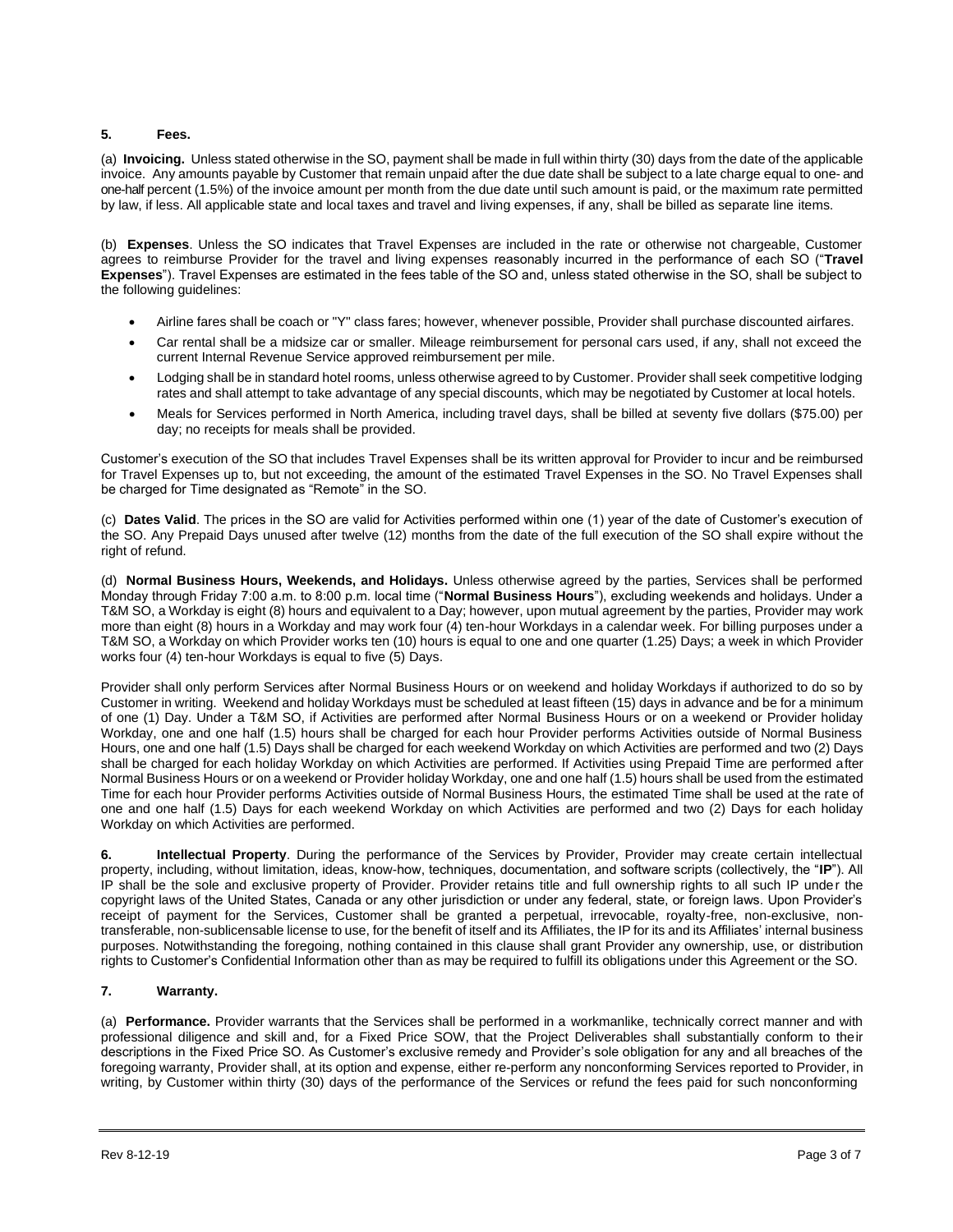Services. For the purposes of this Section, a "technically correct manner" means that the Services have been performed accurately and in a manner that is consistent with the applicable Documentation.

(b) **Right to Perform.** Provider warrants that it has (i) all necessary licenses and permits required to perform the Services, (ii) the right to use and provide the IP used during the performance of the Services, and (iii) the right to convey any licenses granted hereunder. Customer's sole and exclusive remedy, and Provider's entire liability for any breach of the warranty in the preceding sentence, shall be for Provider to perform its obligations under the "*Third Party Claims"* Section below.

THE EXPRESS WARRANTIES AND REMEDIES SET FORTH IN THIS SECTION ARE THE ONLY WARRANTIES AND REMEDIES PROVIDED BY PROVIDER HEREUNDER. TO THE MAXIMUM EXTENT PERMITTED BY APPLICABLE LAW, ALL OTHER WARRANTIES OR REMEDIES ARE EXCLUDED, WHETHER EXPRESS OR IMPLIED, ORAL OR WRITTEN, INCLUDING ANY IMPLIED WARRANTIES OF MERCHANTABILITY, FITNESS FOR ANY PARTICULAR PURPOSE, AND ANY WARRANTIES ARISING FROM USAGE OF TRADE OR COURSE OF DEALING OR PERFORMANCE.

#### **8. Confidential Information.**

(a) **Definition**. *"Confidential Information"* means information or materials disclosed by one party (the *"Disclosing Party"*) to the other party (the *"Receiving Party"*) that are not generally available to the public and which, due to their character and nature, a reasonable person under like circumstances would treat as confidential, including, without limitation, financial, marketing, and pricing information, trade secrets, know-how, proprietary tools, knowledge and methodologies, the Software (in source code and/or object code form), information or benchmark test results regarding the functionality and performance of the Software, any Software license keys provided to Customer, and the terms and conditions of this Agreement.

Confidential Information shall not include information or materials that (i) are generally known to the public, other than as a result of an unpermitted disclosure by the Receiving Party after the Effective Date; (ii) were known to the Receiving Party without an obligation of confidentiality prior to receipt from the Disclosing Party; (iii) the Receiving Party lawfully received from a third party without that third party's breach of agreement or obligation of trust; or (iv) are or were independently developed by the Receiving Party without access to or use of the Disclosing Party's Confidential Information.

(b) **Obligations.** The Receiving Party shall (i) not disclose or permit disclosure of the Disclosing Party's Confidential Information to any third party, except as permitted in subsection (c) below, (ii) only use the Disclosing Party's Confidential Information to exercise the rights granted to it under this Agreement, and (iii) protect the Disclosing Party's Confidential Information from unauthorized use or disclosure by exercising at least the same degree of care it uses to protect its own similar information, but in no event less than a reasonable degree of care. The Receiving Party shall promptly notify the Disclosing Party of any known unauthorized use or disclosure of the Disclosing Party's Confidential Information and will cooperate with the Disclosing Party in any litigation brought by the Disclosing Party against third parties to protect its proprietary rights. For the avoidance of doubt, this Section shall apply to all disclosures of the parties' Confidential Information as of the Effective Date, whether or not specifically arising from a party's performance under this Agreement.

(c) **Permitted Disclosures**. Notwithstanding the foregoing, the Receiving Party may disclose the Disclosing Party's Confidential Information without the Disclosing Party's prior written consent to any of its Affiliates, directors, officers, employees, consultants, contractors or representatives (collectively, the *"Representatives"*), but only to those Representatives that (i) have a "need to know" in order to carry out the purposes of this Agreement or to provide professional advice in connection with this Agreement, (ii) are legally bound to the Receiving Party to protect information such as the Confidential Information under terms at least as restrictive as those provided herein, and (iii) have been informed by the Receiving Party of the confidential nature of the Confidential Information and the requirements regarding restrictions on disclosure and use as set forth in this Section. The Receiving Party shall be liable to the Disclosing Party for the acts or omissions of any Representatives to which it discloses Confidential Information which, if done by the Receiving Party, would be a breach of this Agreement.

Additionally, it shall not be a breach of this Section for the Receiving Party to disclose the Disclosing Party's Confidential Information as may be required by operation of law or legal process, provided that the Receiving Party provides prior notice of such disclosure to the Disclosing Party unless expressly prohibited from doing so by a court, arbitration panel or other legal authority of competent jurisdiction.

## **9. Limitation of Liability.**

EXCEPT FOR (A) ANY BREACH OF THE "*CONFIDENTIAL INFORMATION*" SECTION OF THIS AGREEMENT, (B) AMOUNTS CONTAINED IN JUDGMENTS OR SETTLEMENTS WHICH A PARTY IS LIABLE TO PAY ON BEHALF OF THE OTHER UNDER THE "*THIRD PARTY CLAIMS*" SECTION OF THIS AGREEMENT, (C) CUSTOMER'S BREACHES OF THE *"INTELLECTUAL PROPERTY"* SECTION OF THIS AGREEMENT, OR (D) ANY LIABILITY TO THE EXTENT LIABILITY MAY NOT BE EXCLUDED OR LIMITED AS A MATTER OF APPLICABLE LAW, IN NO EVENT SHALL CUSTOMER, PROVIDER, PROVIDER'S AFFILIATES OR SUPPLIERS BE LIABLE FOR ANY INDIRECT, INCIDENTAL, SPECIAL OR CONSEQUENTIAL LOSS OR DAMAGE OFANY KIND, INCLUDING BUT NOT LIMITED TO LOSS OF REVENUE, LOSS OF ACTUAL OR ANTICIPATED PROFITS, LOSS OF BUSINESS, LOSS OF CONTRACTS, LOSS OF GOODWILL OR REPUTATION, LOSS OF ANTICIPATED SAVINGS, LOSS OF, DAMAGE TO OR CORRUPTION OF DATA, HOWSOEVER ARISING, WHETHER SUCH LOSS OR DAMAGE WAS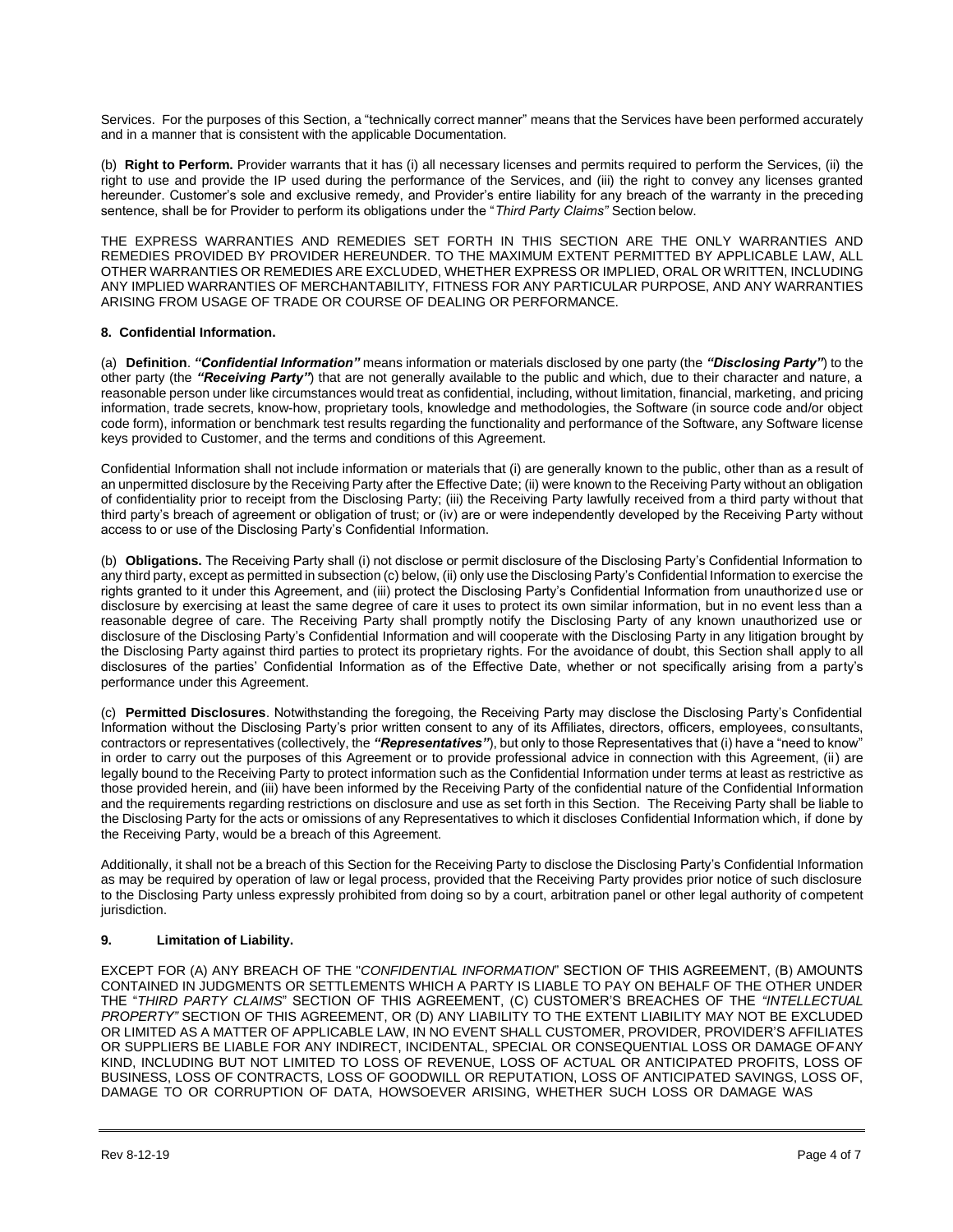FORESEEABLE OR IN THE CONTEMPLATION OF THE PARTIES AND WHETHER ARISING IN OR FOR BREACH OF CONTRACT, TORT (INCLUDING NEGLIGENCE), BREACH OF STATUTORY DUTY, OR OTHERWISE.

EXCEPT FOR (A) ANY BREACH OF THE "*CONFIDENTIAL INFORMATION*" SECTION OF THIS AGREEMENT, OR ANY OTHER VIOLATION OF THE OTHER PARTY'S INTELLECTUAL PROPERTY RIGHTS (INCLUDING BUT NOT LIMITED TO CUSTOMER'S BREACHES OF THE *"INTELLECTUAL PROPERTY"* SECTION OF THIS AGREEMENT); (B) THE PARTIES' EXPRESS OBLIGATIONS UNDER THE *"THIRD PARTY CLAIMS"* SECTION OF THIS AGREEMENT, (C) PROVIDER'S COSTS OF COLLECTING DELINQUENT AMOUNTS WHICH ARE NOT THE SUBJECT OF A GOOD FAITH DISPUTE; (D) A PREVAILING PARTY'S LEGAL FEES PURSUANT TO THE "*LEGAL FEES*" SECTION OF THIS AGREEMENT; OR (E) ANY LIABILITY TO THE EXTENT LIABILITY MAY NOT BE EXCLUDED OR LIMITED AS A MATTER OF APPLICABLE LAW, THE MAXIMUM AGGREGATE AND CUMULATIVE LIABILITY OF CUSTOMER, PROVIDER, PROVIDER'S AFFILIATES AND SUPPLIERS UNDER THIS AGREEMENT, WHETHER ARISING IN OR FOR BREACH OF CONTRACT, TORT (INCLUDING NEGLIGENCE), BREACH OF STATUTORY DUTY, OR OTHERWISE, SHALL NOT EXCEED (Y) THE GREATER OF THE FEES PAID AND/OR OWED (AS APPLICABLE) BY CUSTOMER FOR THE SERVICES THAT ARE THE SUBJECT OF THE BREACH OR (Z) FIVE HUNDRED DOLLARS (\$500.00). THE PARTIES AGREE THAT THESE LIMITATIONS OF LIABILITY ARE AGREED ALLOCATIONS OF RISK CONSTITUTING IN PART THE CONSIDERATION FOR PROVIDER PROVIDING SERVICES TO CUSTOMER, AND SUCH LIMITATIONS WILL APPLY NOTWITHSTANDING THE FAILURE OF ESSENTIAL PURPOSE OF ANY LIMITED REMEDY AND EVEN IF A PARTY HAS BEEN ADVISED OF THE POSSIBILITY OF SUCH LIABILITIES OR FAILURES.

Provider's Affiliates and suppliers shall be beneficiaries of this "*Limitation of Liability"* Section.

#### **10. Third Party Claims**

(a) **Infringement.** Provider shall, at its own expense, defend or settle any claim, suit, action, or proceeding brought against Customer by a third party to the extent it is based on an allegation that any IP provided hereunder directly infringes any patent, copyright, trademark, or other proprietary right enforceable in the country in which the IP is delivered to Customer, or misappropriates a trade secret in such country (an "**IP Claim**"). Additionally, Provider shall pay any judgments finally awarded against Customer under an IP Claim or any amounts assessed against Customer in any settlements of an IP Claim, and reasonable administrative costs or expenses, including, without limitation, reasonable attorneys' fees necessarily incurred by Customer in responding to the IP Claim. Provider's obligations under this Section are conditioned upon Customer (i) giving prompt written notice of the IP Claim to Provider; (ii) permitting Provider to retain sole control of the investigation, defense or settlement of the IP Claim, and (iii) providing Provider with such cooperation and assistance, as Provider may reasonably request, from time to time, in connection with the investigation, defense or settlement of the IP Claim.

Provider shall have no obligation hereunder to defend Customer against any IP Claim (i) resulting from use of the IP other than as authorized in this Agreement, (ii) resulting from a modification of the IP other than by Provider, (iii) based on Customer's use of the IP after Provider recommends discontinuation because of possible or actual infringement, (iv) based on Customer's use of a superseded or altered release of IP, if the infringement would have been avoided by use of a current or unaltered release of the IP made available to Customer, or (v) to the extent the IP Claim arises from, or is based on, the use of the IP with other products, services, or data not supplied by Provider, if the infringement would not have occurred but for such use. If Customer's use of the IP is enjoined as a result of an IP Claim, Provider shall, at its expense and option either (i) obtain for Customer the right to continue using the IP, (ii) replace the IP with a functionally equivalent non-infringing product, (iii) modify the IP so that it is non-infringing, or (iv) accept the return of the infringing IP and refund the fee paid for the infringing IP, pro-rated over a sixty (60) month period from the date of delivery of the IP. This Section states the entire liability of Provider, and Customer's sole and exclusive remedy, with respect to an IP Claim.

(b) **General**. At a party's request (the "**Defended Party**"), the other party (the "**Defending Party**") shall, at its own expense, defend or settle any claim, suit, action, or proceeding brought against the Defended Party by a third party which primarily alleges that the Defending Party's negligent or wrongful acts or omissions have directly harmed such third party ("**Claim**"). Additionally, the Defending Party shall pay any judgments on a Claim finally awarded by a court of competent jurisdiction or any settlements reached and the Defended Party's reasonable and necessary administrative expenses in responding to the Claim, including, but not limited to, reasonable attorneys' fees.

The Defending Party's obligations under this Section (b) are conditioned upon the Defended Party (i) giving prompt written notice of the Claim to the Defending Party; (ii) permitting the Defending Party to retain sole control of the investigation, defense or settlement of the Claim, and (iii) providing the Defending Party with such cooperation and assistance, as it may reasonably request, from time to time, in connection with the investigation, defense or settlement of the Claim.

If a final judgment of the Claim allocates or attributes some or all of the liability, fault, or responsibility under the Claim to the Defended Party ("**Defended Party Liability**"), the Defended Party shall reimburse the Defending Party in proportion to the Defended Party Liability for (i) reasonable and necessary expenses the Defending Party incurred in defending or settling the Claim, including, but not limited to, reasonable attorneys' fees, and (ii) any amounts awarded to the third party in the settlement or final judgment. Additionally, the amount payable by the Defending Party to the Defended Party under the first paragraph of this Section 11(b) for the Defended Party's administrative expenses in handling the Claim shall be reduced in proportion to the Defended Party's Liability.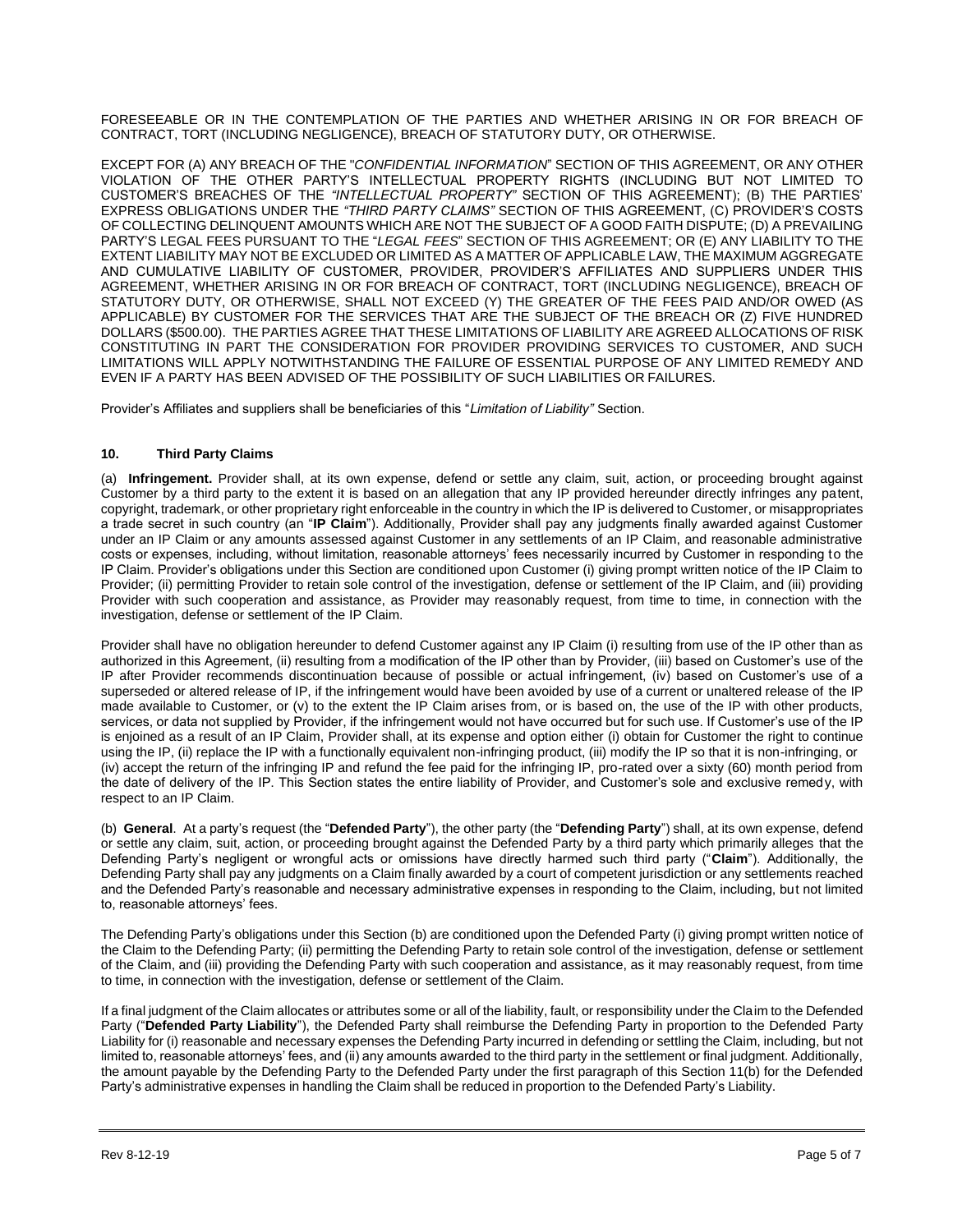#### **11. Term and Termination.**

(a) **The Agreement**. Either party may terminate this Agreement for any reason, including, but not limited to the other party's uncured breach of the Agreement, with thirty (30) days written notice. If the Agreement is terminated, it shall remain in force for any SOs which are not completed or are not separately terminated.

(b) **T&M SOs**. A T&M SO may be terminated (i) by Customer for convenience with ten (10) days written notice or (ii) by either party for a breach of the SO by the other party which, if capable of being cured, the breaching party fails to cure to the non-breaching party's reasonable satisfaction within thirty (30) days following its receipt of notice of the breach. If a T&M SO is terminated, Customer shall (x) pay Provider for all fees and expenses incurred up to the effective date of termination and (y) shall not be entitled to a refund of any unused prepaid fees purchased by such SO unless the termination is for Provider's uncured breach.

(c) **Fixed Price SOs**. A Fixed Price SO may be terminated by either party for a breach of the Fixed Price SO by the other party which, if capable of being cured, the breaching party fails to cure to the non-breaching party's reasonable satisfaction within thirty (30) days following its receipt of notice of the breach. If Provider terminates a Fixed Price SO as permitted by the preceding sentence, Customer shall pay Provider for all documented hours Provider has worked on uncompleted Deliverables at Provider's then current hourly rate.

(d) The Sections titled *DEFINITIONS, INTELLECTUAL PROPERTY, WARRANTY, CONFIDENTIAL INFORMATION, LIMITATION OF LIABILITY, THIRD PARTY CLAIMS, FEES AND GENERAL* shall survive the termination of this Agreement.

**12. Insurance.** Insurance. Provider will maintain at its expense the following insurance during the term of this Agreement and any SO:

(i) Worker's Compensation Insurance, including occupational illness or disease coverage, and Employer's Liability Insurance with a minimum limit of \$1,000,000 per accident.

Commercial General Liability Insurance, including Products, Completed Operations, Personal Injury Liability and Contractual Liability, covering bodily injury and property damage with a minimum combined single limit of \$1,000,000 per occurrence and \$2,000,000 general aggregate.

(iii) Automobile Liability Insurance covering use of owned, non-owned, and hired automobiles with a minimum combined single limit of \$1,000,000 per accident for bodily injury and property damage.

(iv) Umbrella Liability Insurance and Professional Liability / Errors and Omissions insurance are defined in Addendum a with coverage details

Customer will be included as an additional insured on all coverage listed above with the exception of Workers' Compensation and Professional Liability / Errors and Omissions policies as respects insurable liabilities assumed by Provider under this Agreement. Upon Customer's request, Provider shall furnish certificates of insurance evidencing such coverage.

## **13. General.**

(a) **Governing Law and Venue.** This Agreement shall be governed by and construed in accordance with the laws of the State of Kentucky, without giving effect to any conflict of laws principles that would require the application of laws of a different state. Any action seeking enforcement of this Agreement or any provision hereof shall be brought exclusively in the state or federal courts located in Jefferson County, Kentucky. Each party hereby agrees to submit to the jurisdiction of such courts.

The parties agree that neither the United Nations Convention on Contracts for the International Sale of Goods, nor the Uniform Computer Information Transaction Act (UCITA) shall apply to this Agreement, regardless of the states in which the parties do business or are incorporated.

Assignment. Except as otherwise set forth herein, Customer shall not, in whole or part, assign or transfer any part of this Agreement, the licenses granted under this Agreement or any other rights, interest or obligations hereunder, whether voluntarily, by contract, by operation of law or by merger (whether that party is the surviving or disappearing entity), stock or asset sale, consolidation, dissolution, through government action or order, or otherwise without the prior written consent of Provider. Any attempted transfer or assignment by Customer that is not permitted by this Agreement shall be null and void.

(c) **Severability.** If any provision of this Agreement shall be held by a court of competent jurisdiction to be contrary to law, such provision will be enforced to the maximum extent permissible by law to effect the intent of the parties and the remaining provisions of this Agreement will remain in full force and effect. Notwithstanding the foregoing, the terms of this Agreement that limit, disclaim, or exclude warranties, remedies or damages are intended by the parties to be independent and remain in effect despite the failure or unenforceability of an agreed remedy. The parties have relied on the limitations and exclusions set forth in this Agreement in determining whether to enter into it.

(d) **Use by U.S. Government.** The Software is a "commercial item" under FAR 12.201. Consistent with FAR section 12.212 and DFARS section 227.7202, any use, modification, reproduction, release, performance, display, disclosure or distribution of the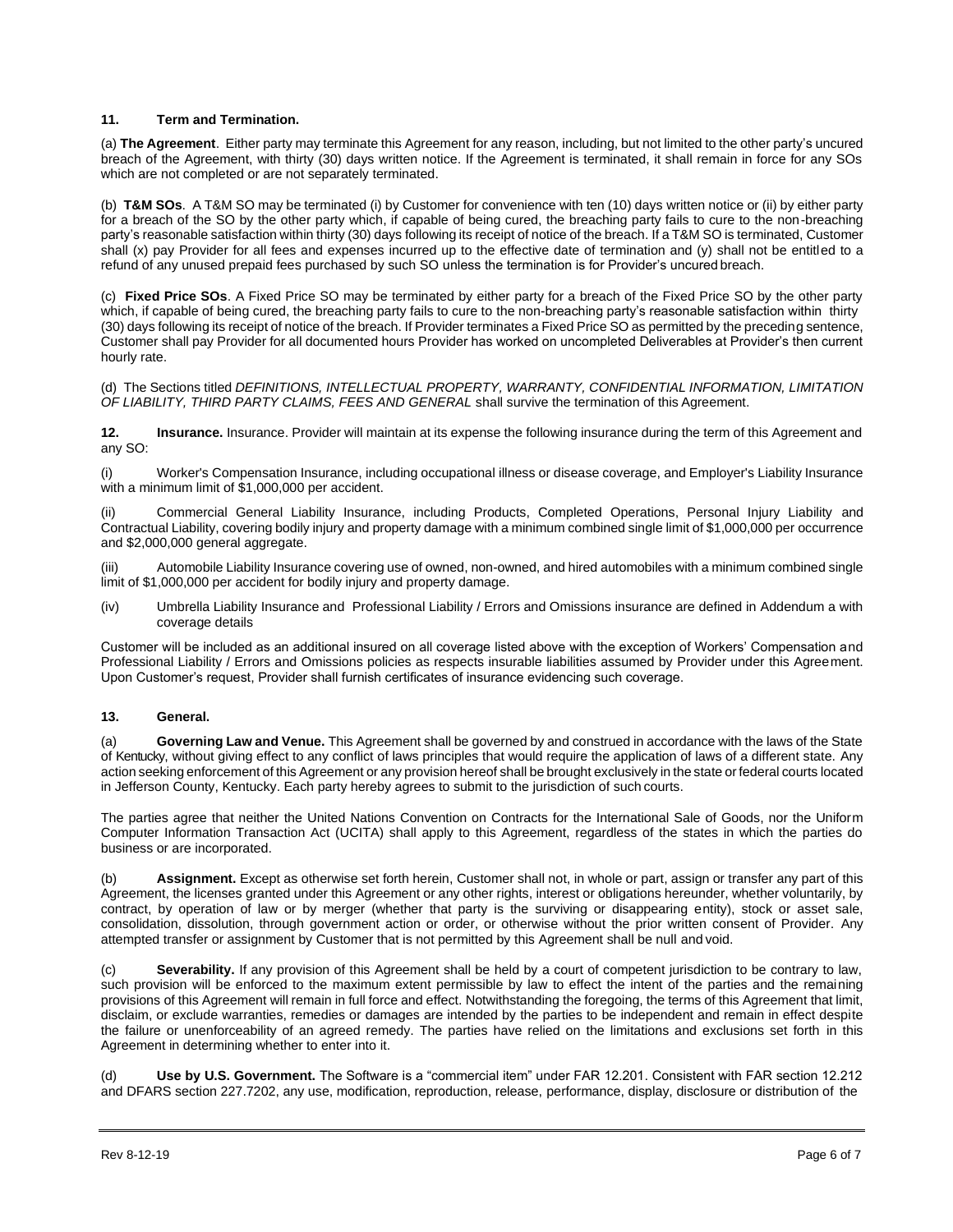Software or Documentation by the U.S. government is prohibited except as expressly permitted by the terms of this Agreement. In addition, when Customer is a U.S. government entity, the language in Subsection (ii) of the first paragraph of the *Infringement*  Section of this Agreement and the *Injunctive Relief* Section of this Agreement shall not be applicable.

(e) **Notices.** All notices provided hereunder shall be in writing and addressed to the legal department of the respective party or to such other address as may be specified in the SO or in writing by either of the parties to the other in accordance with this Section. Except as may be expressly permitted herein, notices may be delivered personally, sent via a nationally recognized courier or overnight delivery service, or mailed by first class mail, postage prepaid. All notices, requests, demands or communications shall be deemed effective upon personal delivery or, if sent by mail, four (4) days following deposit in the mail in accordance with this paragraph.

**Disclosure of Customer Status.** Provider may include Customer in its listing of customers and, upon written consent by Customer, announce Customer's selection of Provider in its marketing communications.

(g) **Waiver.** Performance of any obligation required by a party hereunder may be waived only by a written waiver signed by an authorized representative of the other party, which waiver shall be effective only with respect to the specific obligation described therein. Any waiver or failure to enforce any provision of this Agreement on one occasion will not be deemed a waiver of any other provision or of such provision on any other occasion.

(h) **Injunctive Relief.** Each party acknowledges and agrees that in the event of a material breach of this Agreement, including but not limited to a breach of the *Intellectual Property, Restrictions* or *Confidential Information* Sections of this Agreement, the nonbreaching party shall be entitled to seek immediate injunctive relief, without limiting its other rights and remedies.

(i) **Force Majeure.** Each party will be excused from performance for any period during which, and to the extent that, it is prevented from performing any obligation or service as a result of causes beyond its reasonable control, and without its fault or negligence, including without limitation, acts of God, strikes, lockouts, riots, acts of war, epidemics, communication line failures, and power failures. For added certainty, this Section shall not operate to change, delete, or modify any of the parties' obligations under this Agreement (e.g., payment), but rather only to excuse a delay in the performance of such obligations.

**Equal Opportunity.** Provider LIGHTSPEED PM is a Service Disabled Veteran Owned Small Business, and Affirmative Action employer (M/F/D/V) as required by the Equal Opportunity clause C.F.R. § 60-741.5(a).

(k) **Headings.** Headings in this Agreement are for convenience only and do not affect the meaning or interpretation of this Agreement. This Agreement will not be construed either in favor of or against one party or the other, but rather in accordance with its fair meaning. When the term "including" is used in this Agreement it will be construed in each case to mean "including, but not limited to."

(l) **Legal Fees**. If any legal action is brought to enforce any rights or obligations under this Agreement, the prevailing party shall be entitled to recover its reasonable attorneys' fees, court costs and other collection expenses, in addition to any other relief it may be awarded.

(m) **Entire Agreement.** This Agreement is intended by the parties as a final expression of their agreement with respect to the subject matter thereof and may not be contradicted by evidence of any prior or contemporaneous agreement unless such agreement is signed by both parties. In the absence of such an agreement, this Agreement and the applicable SO shall constitute the complete and exclusive statement of the terms and conditions and no extrinsic evidence whatsoever may be introduced in any judicial or arbitral proceeding that many involve the Agreement. Each party acknowledges that in entering into the Agreement it has not relied on, and shall have no right or remedy in respect of, any statement, representation, assurance or warranty (whether made negligently or innocently) other than as expressly set out in the Agreement. In those jurisdictions where an original (non-faxed, non- electronic, or non-scanned) copy of an agreement or an original (non-electronic) signature on agreements such as this Agreement or the SO is required by law or regulation, the parties hereby agree that, notwithstanding any such law or regulation, a faxed, electronic, or scanned copy of and a certified electronic signature on this Agreement or any SO shall be sufficient to create an enforceable and valid agreement. In the event of a conflict between the terms of this Agreement and the terms contained in the SO, the terms of a SO shall control. Neither this Agreement, nor the SO, may be modified or amended except by a writing executed by a duly authorized representative of each party. No other act, document, usage or custom shall be deemed to amend or modify this Agreement or the SO.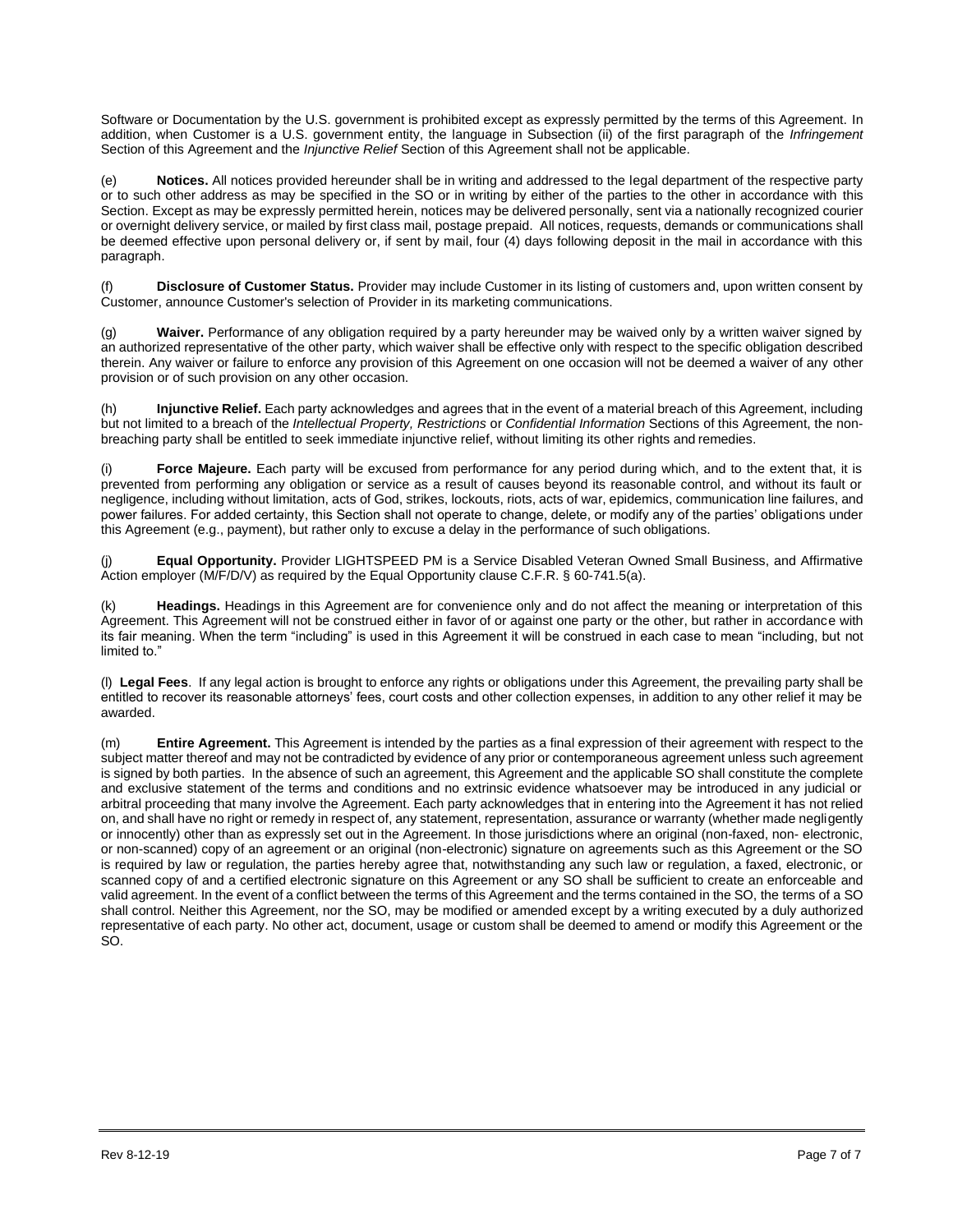## Addendum A – Insurance Coverages

General Business Liability

| <b>COVERAGES</b><br><b>CERTIFICATE NUMBER:</b>                                                                                                                                                                                                                                                                                                                                                                                                                                                    | <b>REVISION NUMBER:</b>                       |                      |                                   |                                    |                                                                                                                                                                                                 |                                                                                     |  |  |  |  |
|---------------------------------------------------------------------------------------------------------------------------------------------------------------------------------------------------------------------------------------------------------------------------------------------------------------------------------------------------------------------------------------------------------------------------------------------------------------------------------------------------|-----------------------------------------------|----------------------|-----------------------------------|------------------------------------|-------------------------------------------------------------------------------------------------------------------------------------------------------------------------------------------------|-------------------------------------------------------------------------------------|--|--|--|--|
| THIS IS TO CERTIFY THAT THE POLICIES OF INSURANCE LISTED BELOW HAVE BEEN ISSUED TO THE INSURED NAMED ABOVE FOR THE POLICY PERIOD<br>INDICATED.NOTWITHSTANDING ANY REQUIREMENT, TERM OR CONDITION OF ANY CONTRACT OR OTHER DOCUMENT WITH RESPECT TO WHICH THIS<br>CERTIFICATE MAY BE ISSUED OR MAY PERTAIN, THE INSURANCE AFFORDED BY THE POLICIES DESCRIBED HEREIN IS SUBJECT TO ALL THE<br>TERMS, EXCLUSIONS AND CONDITIONS OF SUCH POLICIES, LIMITS SHOWN MAY HAVE BEEN REDUCED BY PAID CLAIMS. |                                               |                      |                                   |                                    |                                                                                                                                                                                                 |                                                                                     |  |  |  |  |
| <b>INSR</b><br><b>TYPE OF INSURANCE</b><br>LTR                                                                                                                                                                                                                                                                                                                                                                                                                                                    | <b>ADDL SUBR</b><br><b>INSR</b><br><b>WVD</b> | <b>POLICY NUMBER</b> | <b>POLICY EFF</b><br>(MM/DD/YYYY) | <b>POLICY EXP</b><br>(MM/DD/Y YYY) | <b>LIMITS</b>                                                                                                                                                                                   |                                                                                     |  |  |  |  |
| <b>COMMERCIAL GENERAL LIABILITY</b><br>CLAIMS-MADE   X OCCUR<br><b>General Liability</b><br>x<br>А<br>GEN'L AGGREGATE LIMIT APPLIES PER:<br>PRO-<br><b>POLICY</b><br>LOC<br>х<br><b>JECT</b>                                                                                                                                                                                                                                                                                                      |                                               | 46 SBM UM6064        | 05/14/2022                        | 05/14/2023                         | <b>EACH OCCURRENCE</b><br><b>DAMAGE TO RENTED</b><br><b>PREMISES (Ea occurrence)</b><br>MED EXP (Any one person)<br>PERSONAL & ADV INJURY<br><b>GENERAL AGGREGATE</b><br>PRODUCTS - COMP/OP AGG | \$1,000,000<br>\$1,000,000<br>\$10,000<br>\$1,000,000<br>\$2,000,000<br>\$2,000,000 |  |  |  |  |
| OTHER:<br><b>AUTOMOBILE LIABILITY</b><br><b>ANY AUTO</b><br>ALL OWNED<br><b>SCHEDULED</b><br>А<br><b>AUTOS</b><br><b>AUTOS</b><br><b>HIRED</b><br>NON-OWNED<br>х<br>x<br><b>AUTOS</b><br><b>AUTOS</b>                                                                                                                                                                                                                                                                                             |                                               | 46 SBM UM6064        | 05/14/2022                        | 05/14/2023                         | <b>COMBINED SINGLE LIMIT</b><br>(Ea accident)<br><b>BODILY INJURY (Per person)</b><br>BODILY INJURY (Per accident)<br><b>PROPERTY DAMAGE</b><br>(Per accident)                                  | \$1,000,000                                                                         |  |  |  |  |
| <b>OCCUR</b><br><b>UMBRELLA LIAB</b><br>CLAIMS-<br><b>EXCESS LIAB</b><br><b>MADE</b><br><b>RETENTION S</b><br><b>DED</b><br><b>WORKERS COMPENSATION</b><br><b>AND EMPLOYERS' LIABILITY</b><br><b>ANY</b><br><b>Y/N</b><br>PROPRIETOR/PARTNER/EXECUTIVE<br>OFFICER/MEMBER EXCLUDED?<br>(Mandatory in NH)<br>If yes, describe under<br>DESCRIPTION OF OPERATIONS below                                                                                                                              | N/A                                           |                      |                                   |                                    | <b>EACH OCCURRENCE</b><br><b>AGGREGATE</b><br>OTH-<br><b>PER</b><br><b>STATUTE</b><br>ER<br>E.L. EACH ACCIDENT<br>E.L. DISEASE - EA EMPLOYEE<br>E.L. DISEASE - POLICY LIMIT                     |                                                                                     |  |  |  |  |
| <b>EMPLOYMENT PRACTICES</b><br>А<br><b>LIABILITY</b>                                                                                                                                                                                                                                                                                                                                                                                                                                              |                                               | 46 SBM UM6064        | 05/14/2022                        | 05/14/2023                         | <b>Each Claim Limit</b><br>Aggregate Limit                                                                                                                                                      | \$10,000<br>\$10,000                                                                |  |  |  |  |
| DESCRIPTION OF OPERATIONS / LOCATIONS / VEHICLES (ACORD 101, Additional Remarks Schedule, may be attached if more space is required)<br>Those usual to the Insured's Operations.                                                                                                                                                                                                                                                                                                                  |                                               |                      |                                   |                                    |                                                                                                                                                                                                 |                                                                                     |  |  |  |  |

Tech Errors and Omissions Policy